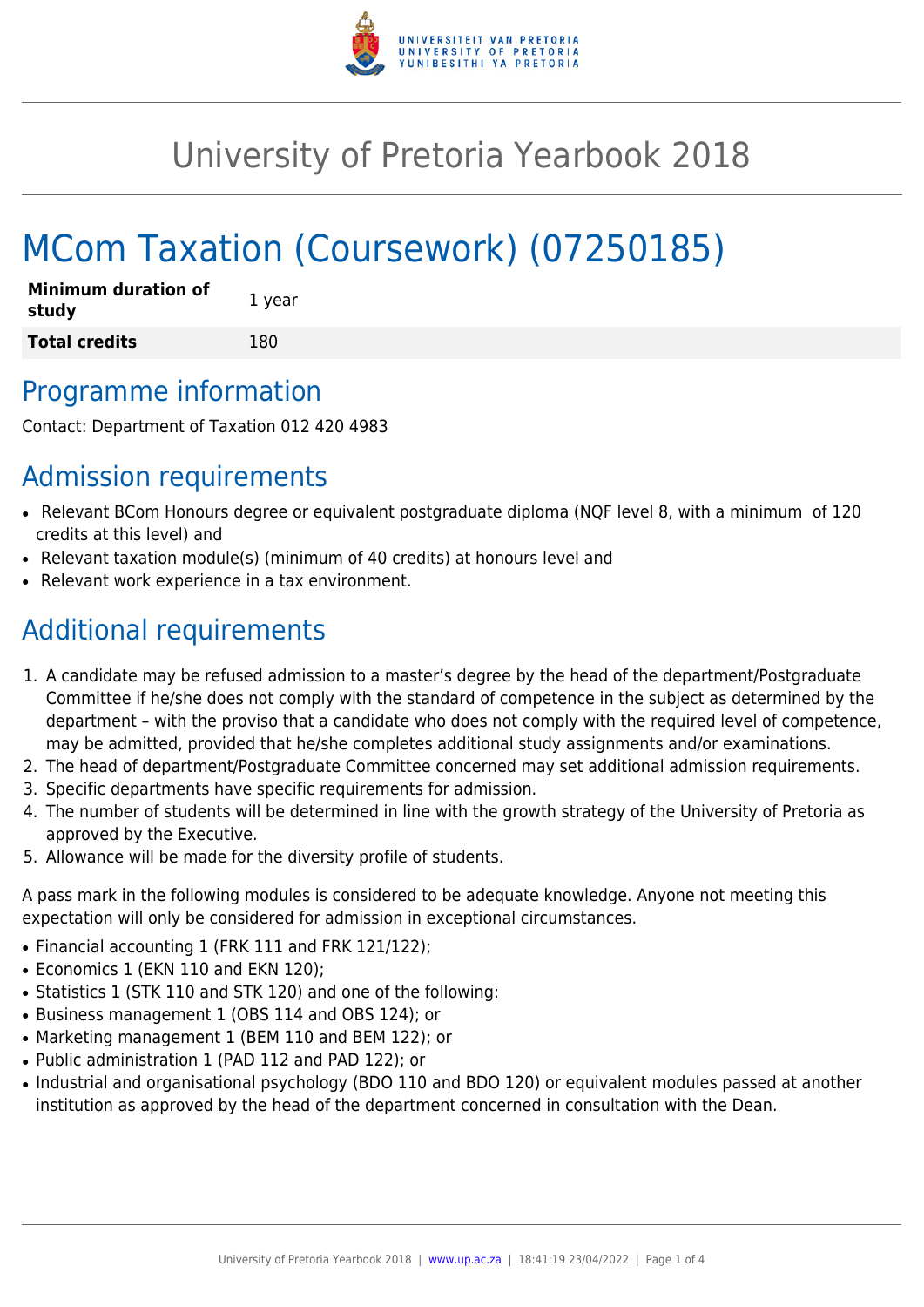

### Examinations and pass requirements

#### **Prerequisite for awarding the degree**

- a. A subminimum of 50% is required in each of the coursework examinations.
- b. All the required technical research reports must be submitted for BEL 878. Each technical research report will carry a subminimum of 40% and on average a student will require 50% for successful completion of the module.
- c. A mini-dissertation with a minimum of 15 000 words (approximately 50 pages) is required for BEL 897.

The pass mark for both a dissertation and a mini-dissertation is 50%. The provisions regarding pass requirements for dissertations, contained in General Regulation G.12.2, apply mutatis mutandis to mini-dissertations.

### Research information

#### **Dissertations/mini-dissertations, curricula and modules**

- 1. The degree programme requires that a dissertation/mini-dissertation must be submitted in a field of study chosen from the fields covered for the honours degree, provided that the Dean may, on the recommendation of the head of department/Postgraduate Committee concerned, approve the replacement of the required dissertation by the successful completion of a prescribed number of module credits and a minidissertation/research article.
- 2. Information on modules, credits and syllabi is available, on request, from the head of department/Postgraduate Committee concerned.
- 3. A module in Research Methodology is compulsory in all programmes. The Dean may, on the recommendation of the head of department/Postgraduate Committee concerned, waive the prerequisites.
- 4. Sufficient number of bound copies of the dissertation/mini-dissertation must be submitted to the Head: Student Administration for examination, after permission is granted by the supervisor.

#### **Article for publication**

A dean may require, before or on submission of a dissertation/mini-dissertation, the submission of a draft article for publication to the supervisor. The draft article should be based on the research that the student has conducted for the dissertation/mini-dissertation and be approved by the supervisor concerned. The supervisor should then have the opportunity to take the paper through all the processes of revision and resubmission as may be necessary and/or appropriate in order to achieve publication.

#### **Submission of dissertation/mini-dissertation**

A dissertation/mini-dissertation is submitted to the Head: Student Administration/Departmental Postgraduate Office, before the closing date for the various graduation ceremonies as announced annually.

For examination purposes, a student must, in consultation with the supervisor, submit a sufficient number of bound copies and/or e-copies of the dissertation/mini-dissertation, printed on good quality paper and of good letter quality, to the Head: Student Administration/Departmental Postgraduate Office. Permission to submit the dissertation/mini-dissertation in unbound form may be obtained from the supervisor concerned on condition that a copy of the final approved dissertation/mini-dissertation is presented to the examiners in bound format or electronic format.

In addition to the copies already mentioned, each successful student must submit a bound paper copy as well as two electronic copies of the approved dissertation/mini-dissertation to the Head: Student Administration/Departmental Postgraduate Office in the format specified by the faculty and in accordance with the minimum standards set by the Department of Library Services, before 15 February for the Autumn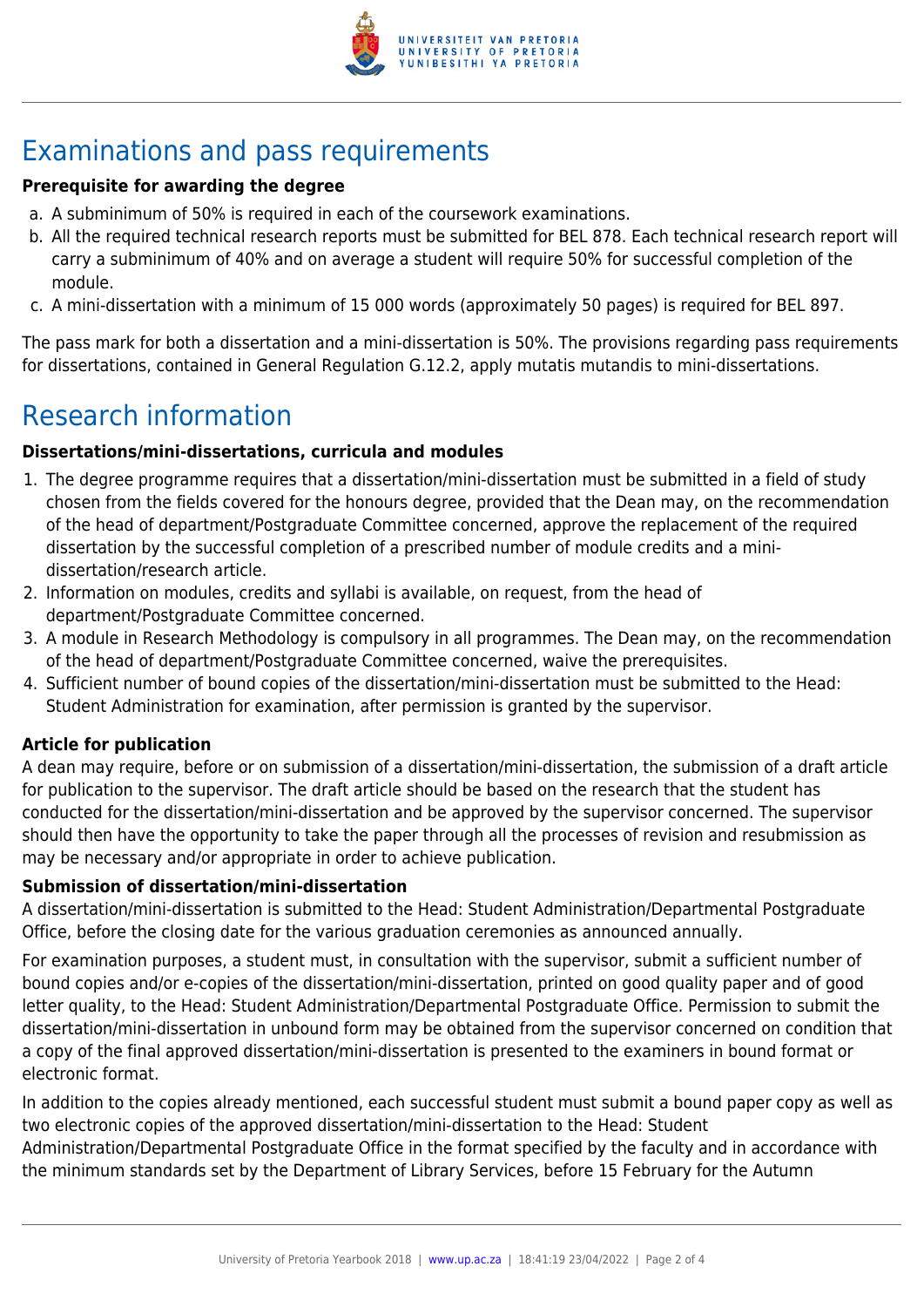

graduation ceremonies and before 15 July for the Spring graduation ceremonies, failing which the degree will only be conferred during a subsequent series of graduation ceremonies.